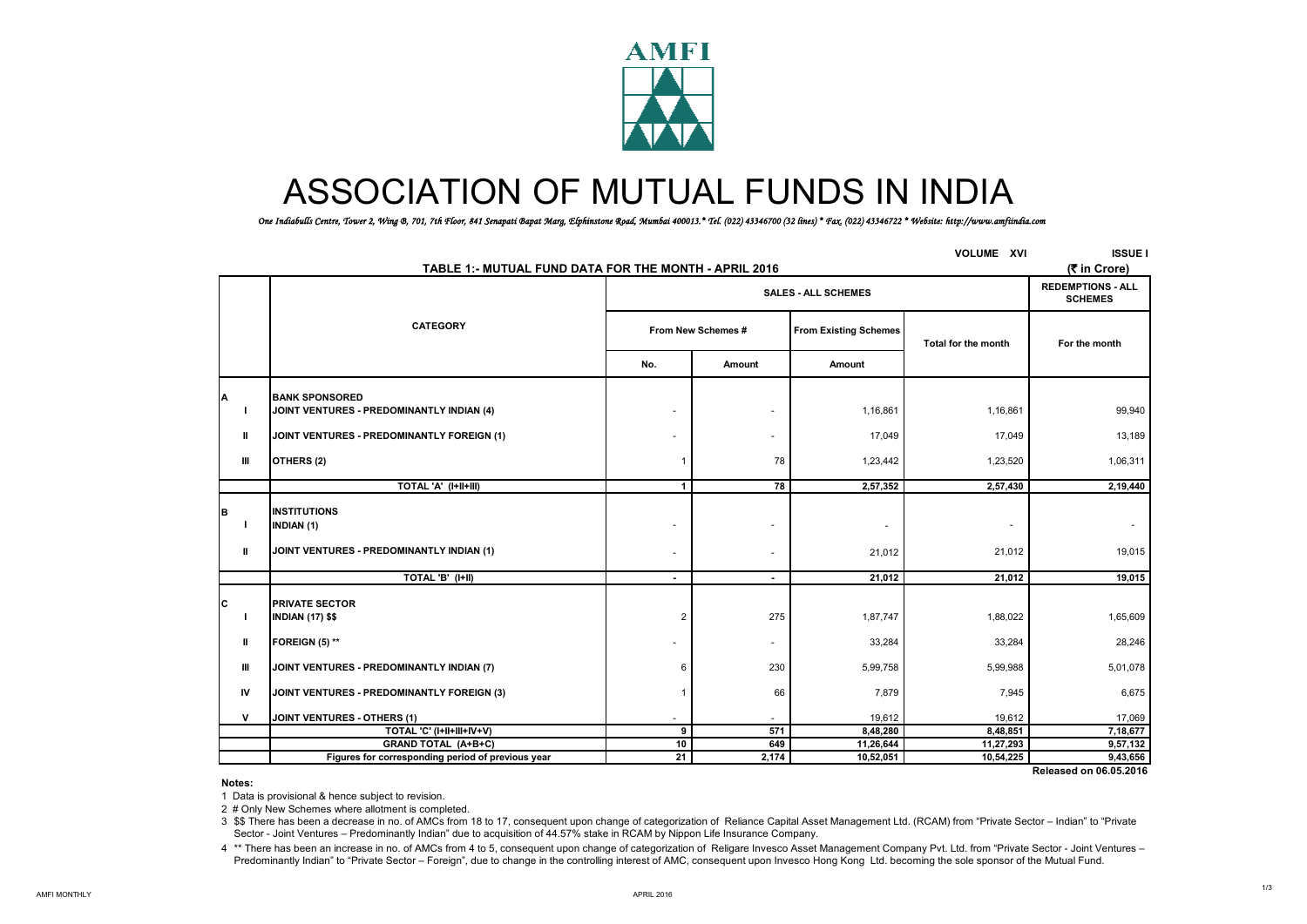| TABLE 2:- SALES DURING THE MONTH OF APRIL 2016 - TYPE AND CATEGORY WISE |  |
|-------------------------------------------------------------------------|--|
| 2.1 *NEW SCHEMES LAUNCHED (ALLOTMENT COMPLETED)                         |  |

|                                 | Open End             |        | <b>Close End</b>     |        | <b>Interval Fund</b> |        | <b>TOTAL</b>             |        |
|---------------------------------|----------------------|--------|----------------------|--------|----------------------|--------|--------------------------|--------|
|                                 | <b>No.of Schemes</b> | Amount | <b>No.of Schemes</b> | Amount | <b>No.of Schemes</b> | Amount | <b>No.of Schemes</b>     | Amount |
| <b>INCOME</b>                   |                      |        |                      | 583    |                      |        |                          | 583    |
| <b>INFRASTRUCTURE DEBT FUND</b> |                      |        |                      |        |                      |        |                          |        |
| <b>IEQUITY</b>                  |                      | 66     |                      |        |                      |        |                          | 66     |
| <b>BALANCED</b>                 |                      |        |                      |        |                      |        |                          |        |
| <b>LIQUID/MONEY MARKET</b>      |                      |        |                      |        |                      |        |                          |        |
| <b>IGILT</b>                    |                      |        |                      |        |                      |        |                          |        |
| <b>IELSS - EQUITY</b>           |                      |        |                      |        |                      |        |                          |        |
| <b>IGOLD ETF</b>                |                      |        |                      |        |                      |        |                          |        |
| <b>OTHER ETFS</b>               |                      |        |                      |        |                      |        |                          |        |
| <b>IFUND OF FUNDS INVESTING</b> |                      |        |                      |        |                      |        | $\overline{\phantom{a}}$ |        |
| <b>OVERSEAS</b>                 |                      |        |                      |        |                      |        |                          |        |
| <b>TOTAL</b>                    |                      | 66     |                      | 583    |                      |        | 10                       | 649    |

## **\*NEW SCHEMES LAUNCHED :**

| <b>IOPEN END EQUITY:</b>   | <b>Principal Arbitrage Fund</b>                                                                                                                                           |
|----------------------------|---------------------------------------------------------------------------------------------------------------------------------------------------------------------------|
|                            | DSP BlackRock Dual Advantage Fund - Series 44 - 39M; HDFC Dual Advantage Fund - Series II - 1099D March 2016 (1); HDFC FMP 1104D April 2016 (1) - Series 36; ICICI        |
| <b>ICLOSE END INCOME :</b> | Prudential Fixed Maturity Plan Series 78 - 1102 Days Plan Z; Kotak FMP Series 193; Reliance Fixed Horizon Fund XXX - Series 18 and Series 19; Sundaram Capital Protection |
|                            | Oriented Fund 5 Years (Series 8) and UTI Fixed Term Income Fund Series XXIV - XI (1098 Days)                                                                              |

|                                                    | <b>Open End</b>      |                 | <b>Close End</b>     |        | <b>Interval Fund</b> |                          | <b>TOTAL</b>         |                 |
|----------------------------------------------------|----------------------|-----------------|----------------------|--------|----------------------|--------------------------|----------------------|-----------------|
|                                                    | <b>No.of Schemes</b> | Amount          | <b>No.of Schemes</b> | Amount | No.of Schemes        | Amount                   | <b>No.of Schemes</b> | Amount          |
| <b>INCOME</b>                                      | 261                  | 60,237          | 1,377                |        | 73                   |                          | 1,711                | 60,244          |
| <b>INFRASTRUCTURE DEBT FUND</b>                    | $\overline{a}$       |                 |                      |        |                      |                          |                      |                 |
| <b>EQUITY</b>                                      | 314                  | 10,310          | 96                   |        |                      |                          | 410                  | 10,311          |
| <b>BALANCED</b>                                    | 28                   | 1,322           |                      |        |                      |                          | 28                   | 1,322           |
| <b>ILIQUID/MONEY MARKET</b>                        | 52                   | 10,52,521       |                      |        |                      | $\overline{\phantom{a}}$ | 52                   | 10,52,521       |
| <b>GILT</b>                                        | 41                   | 401             |                      |        |                      |                          | 41                   | 401             |
| <b>ELSS - EQUITY</b>                               | 42                   | 706             | 18 <sub>1</sub>      | #      |                      | $\overline{\phantom{a}}$ | 60                   | 709             |
| <b>IGOLD ETF</b>                                   | 13                   |                 |                      |        |                      |                          | 13                   |                 |
| <b>JOTHER ETFS</b>                                 | 45                   | 1,119           |                      |        |                      | $\overline{\phantom{a}}$ | 45                   | 1,119           |
| <b>IFUND OF FUNDS INVESTING</b><br><b>OVERSEAS</b> | 30                   | 17 <sub>h</sub> |                      |        |                      | $\overline{\phantom{a}}$ | 30                   | 17 <sup>1</sup> |
| <b>TOTAL</b>                                       | 826                  | 11,26,633       | 1,498                |        | 73                   |                          | 2397                 | 11,26,644       |

^ Amount moblized under SIPs registered during NFO

# Few transactions which were pending for processing due to operational difficulties in respect of NFOs launched in Mar 2016 with date of allotment March 30/ 31, 2016, were processed in April 2016 and hence, included in current month's data.

|                                                   | Open End                 |           | <b>Close End</b>         |        | <b>Interval Fund</b> |        | <b>TOTAL</b>         |           |  |
|---------------------------------------------------|--------------------------|-----------|--------------------------|--------|----------------------|--------|----------------------|-----------|--|
|                                                   | <b>No.of Schemes</b>     | Amount    | <b>No.of Schemes</b>     | Amount | <b>No.of Schemes</b> | Amount | <b>No.of Schemes</b> | Amount    |  |
| <b>INCOME</b>                                     | 261                      | 60,237    | 1,386                    | 586    | 73                   |        | 1,720                | 60,827    |  |
| <b>INFRASTRUCTURE DEBT FUND</b>                   | $\overline{\phantom{a}}$ |           |                          |        | -                    |        |                      |           |  |
| <b>IEQUITY</b>                                    | 315                      | 10,376    | 96                       |        |                      |        | 411                  | 10,377    |  |
| <b>BALANCED</b>                                   | 28                       | 1,322     | -                        |        |                      |        | 28                   | 1,322     |  |
| <b>LIQUID/MONEY MARKET</b>                        | 52                       | 10,52,521 | $\overline{\phantom{a}}$ |        |                      |        | 52                   | 10,52,521 |  |
| <b>GILT</b>                                       | 4                        | 401       | -                        |        |                      |        | 41                   | 401       |  |
| <b>ELSS - EQUITY</b>                              | 42                       | 706       | 18                       |        |                      | -      | 60                   | 709       |  |
| <b>GOLD ETF</b>                                   | 49<br>ьc                 |           | $\overline{\phantom{a}}$ |        |                      |        | 13                   |           |  |
| <b>OTHER ETFS</b>                                 | 45                       | 1,119     | $\overline{\phantom{a}}$ |        |                      |        | 45                   | 1,119     |  |
| <b>FUND OF FUNDS INVESTING</b><br><b>OVERSEAS</b> | 30                       |           | $\overline{\phantom{a}}$ |        |                      |        | 30                   |           |  |
| <b>TOTAL</b>                                      | 827                      | 11,26,699 | 1,507                    | 590    | 73                   |        | 2407                 | 11,27,293 |  |

# **2.3 TOTAL OF ALL SCHEMES**

 **(**` **in Crore)**